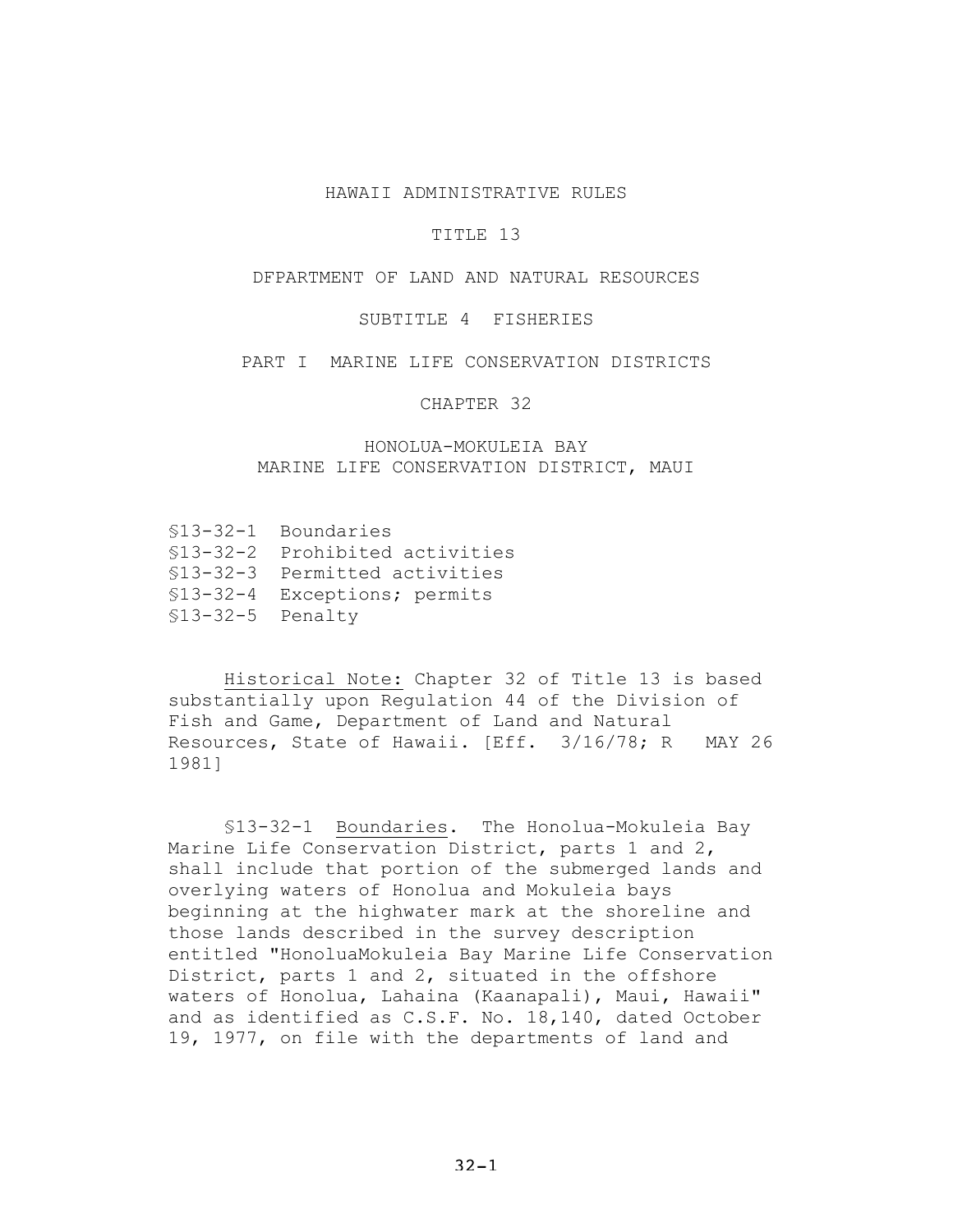natural resources, and accounting and general services, and delineated in "Map of the Honolua-Mokuleia Bay Marine Life Conservation District, Maui 10/19/77" attached at the end of this chapter. [Eff: MAY 26 1981] (Auth: HRS §190-3) (Imp: HRS §§190-1, 1902, 190-3)

§13-32-2 Prohibited activities. No person shall engage in the following activities in the Honolua-Mokuleia Bay Marine Life Conservation District:

(1) Fish for, catch, take, injure, kill, possess, or remove any finfish, crustacean, mollusk

including sea shell and opihi, live coral, algae or limu, or other marine life, or eggs thereof;

(2) Take, alter, deface, destroy, possess, or remove any sand, coral, rock, or other geolcgical feature, or specimen; or

(3) Have or possess in the water, any spear, trap, net, crowbar, or other device that may be used for the taking or altering of marine life, geological feature or specimen. [Eff: MAY 26 1981] (Auth: HRS §190-3) (Imp: HRS §§190-1, 190-3)

§13-32-3 Permitted activities. A person may: (1) Possess aboard any boat or water craft, any legal fishing gear, fish or other aquatic organism taken outside of and brought into the marine life conservation district; and

(2) Possess in the water, any knife and any shark billy, bang stick, powerhead, or carbon dioxide (C02) injector for the sole purpose of personal safety. [Eff: MAY 26 1981 ] (Auth: HRS §190-3) (Imp: HRS §§190-1, 190-3)

§13-32-4 Exceptions; permits. A person may engage in the following activities otherwise prohibited by law and section 13-32-2, not inconsistent with chapter 190 and section 187A-6,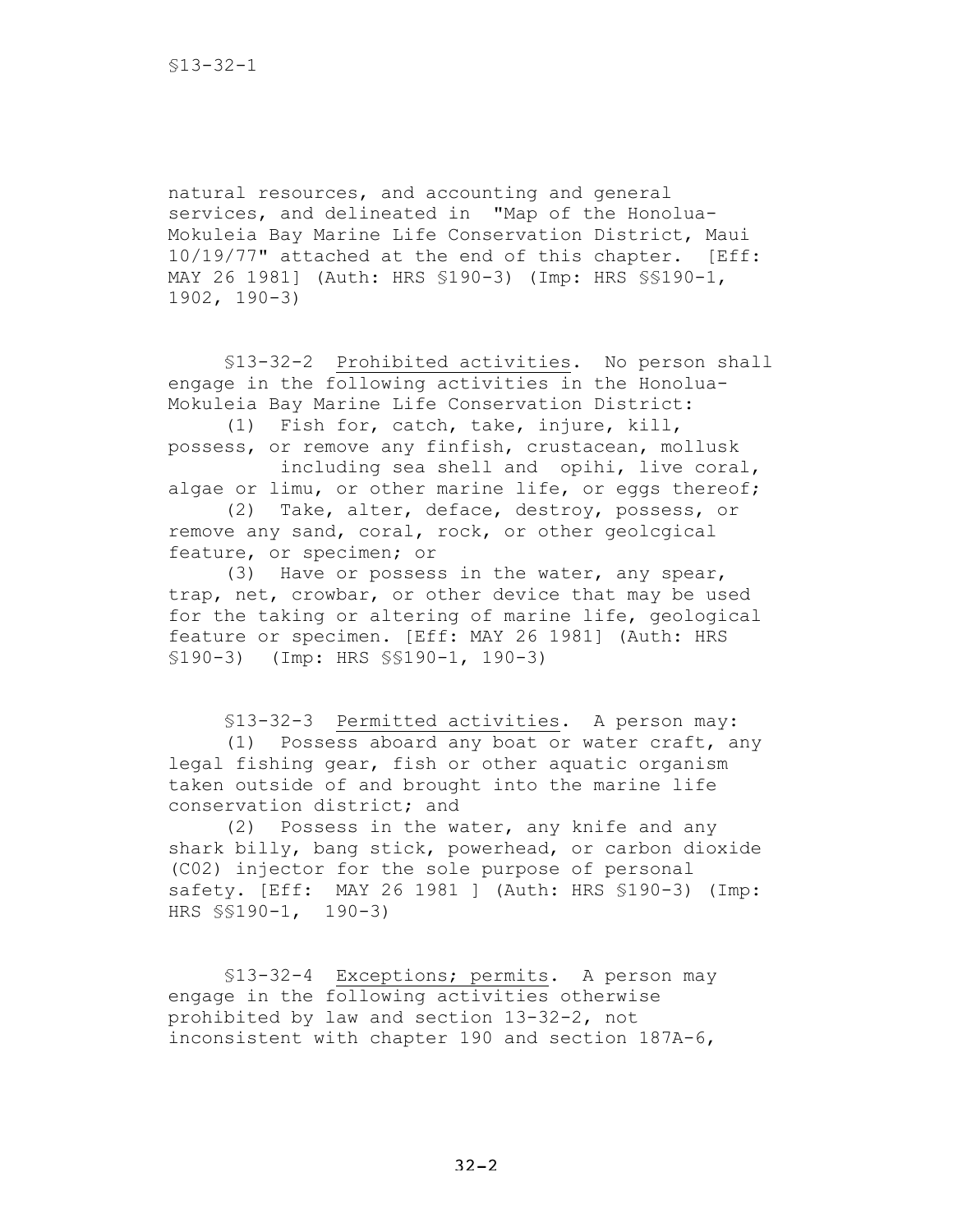Hawaii Revised Statutes, with a permit issued by the board under such terms and conditions as it deems necessary to carry out the purpose of chapter 190, Hawaii Revised Statutes:

- (1) To take for scientific, propagation, or other purposes, any form of marine life, or eggs thereof otherwise prohibited by law, or engage in any other prohibited activity; and
- (2) To bag and remove akule (Trachurops crumenophthalmus) netted outside the marine life conservation district provided the net is moved only over the sandy bottom areas;

provided that the board may revoke any permit for any infraction of the terms and conditions of the permit, and a person whose permit was revoked shall not be eligible to apply for another permit until one year after the date of revocation. [Eff: 5/26/81; am MAR 2 1987 ] (Auth: HRS §190-3) (Imp: HRS §§187A-6, 190-4)

§13-32-5 Penalty. A person violating the provisions of this chapter or the terms and conditions of any permit issued as provided by this chapter, shall be guilty of a petty misdemeanor, and upon conviction thereof, shall be punished as provided by law. Eff: MAY 26 1981 ] (Auth: HRS §190-3) (Imp: HRS §190-5)